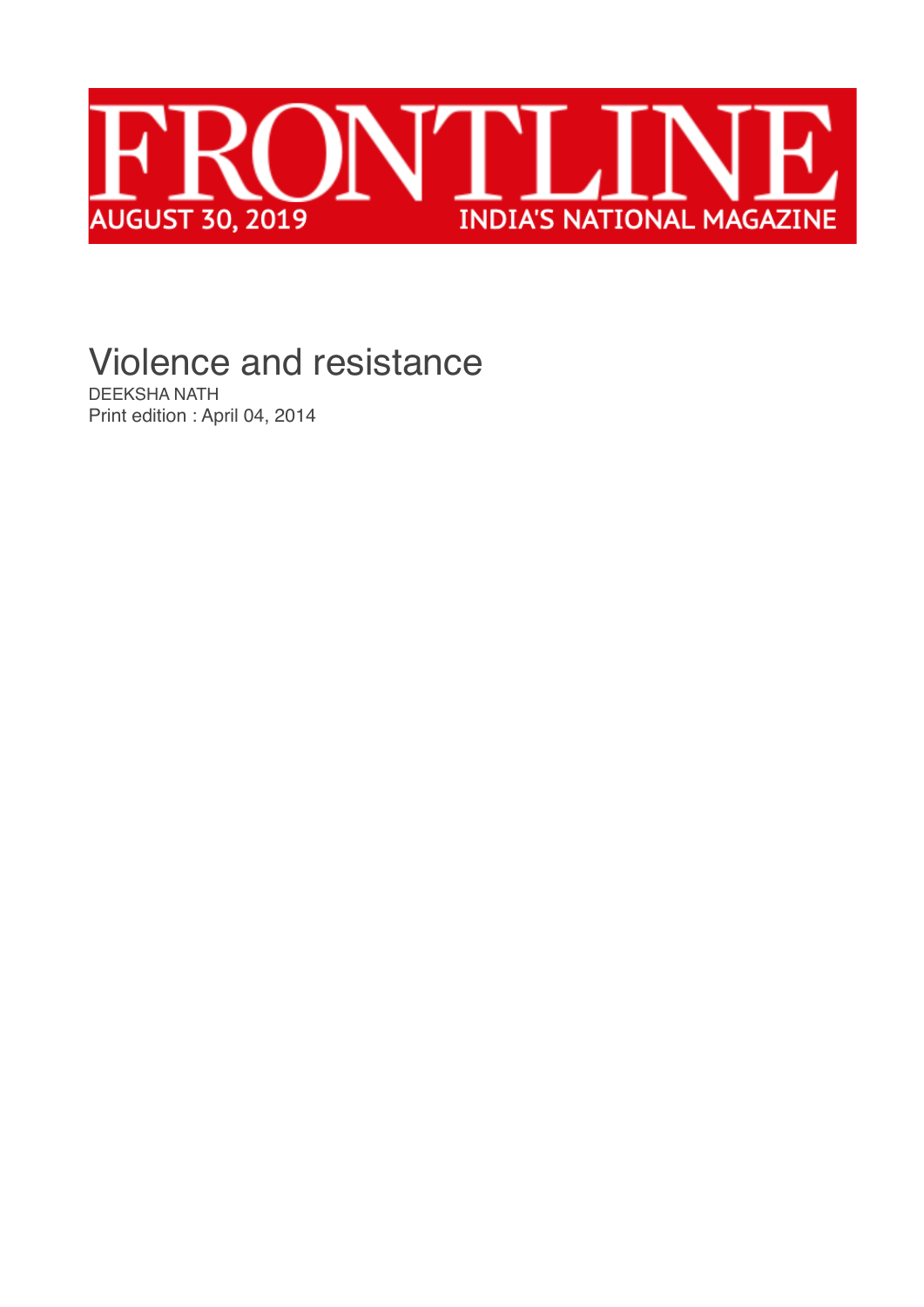

Pushpamala N., Kali (after 1908 Calcutta art studio print). Photo: By Special Arrangement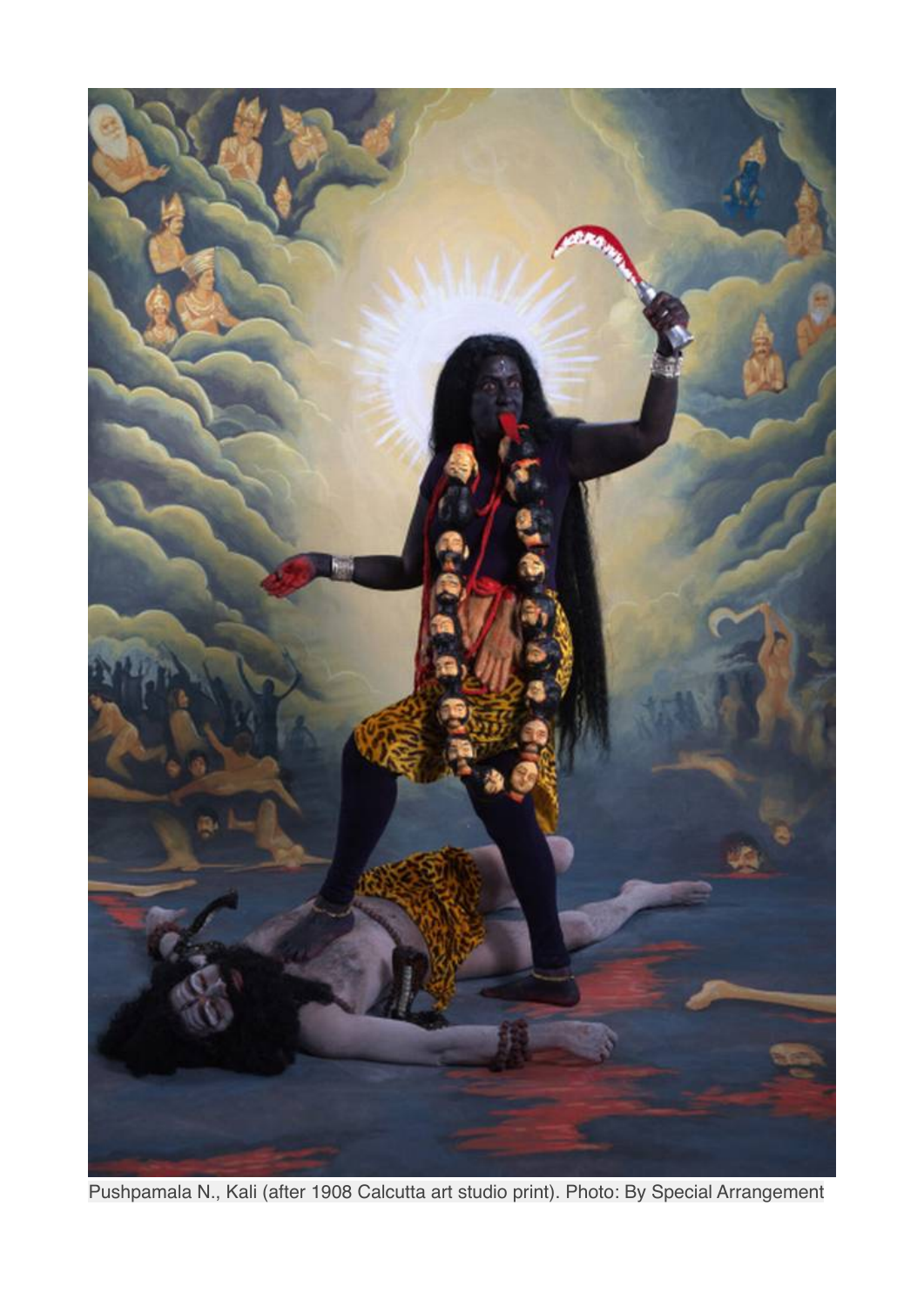

(Left, next to wall text) Gulammohammed Sheikh, Gandhi Returns; (right) Gauri Gill, Irom Sharmila. 4493 Days. Photo: By Special Arrangement



(Left) Probir Gupta, Reconstructed from Debris and Memories; (right) Ram Rahman, Gujarat 2002: Survivors. Photo: By Special Arrangement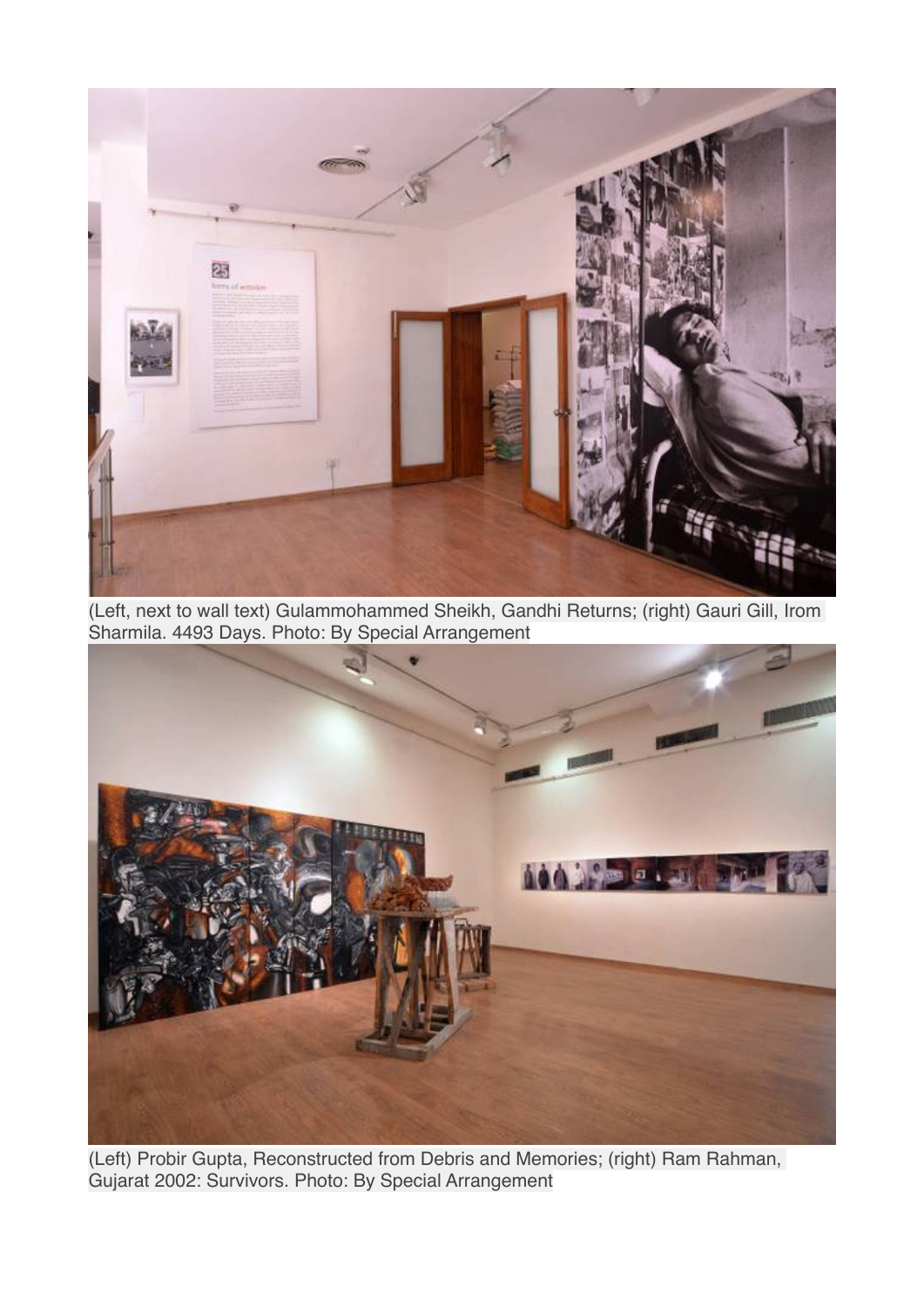

Vasudha Thozhur, 2002: A Portrait. Photo: By Special Arrangement



(Left, on the floor) Inder Salim, AFSPA You Kill; (right) Subba Ghosh, Prisoner-1. Photo: By Special Arrangement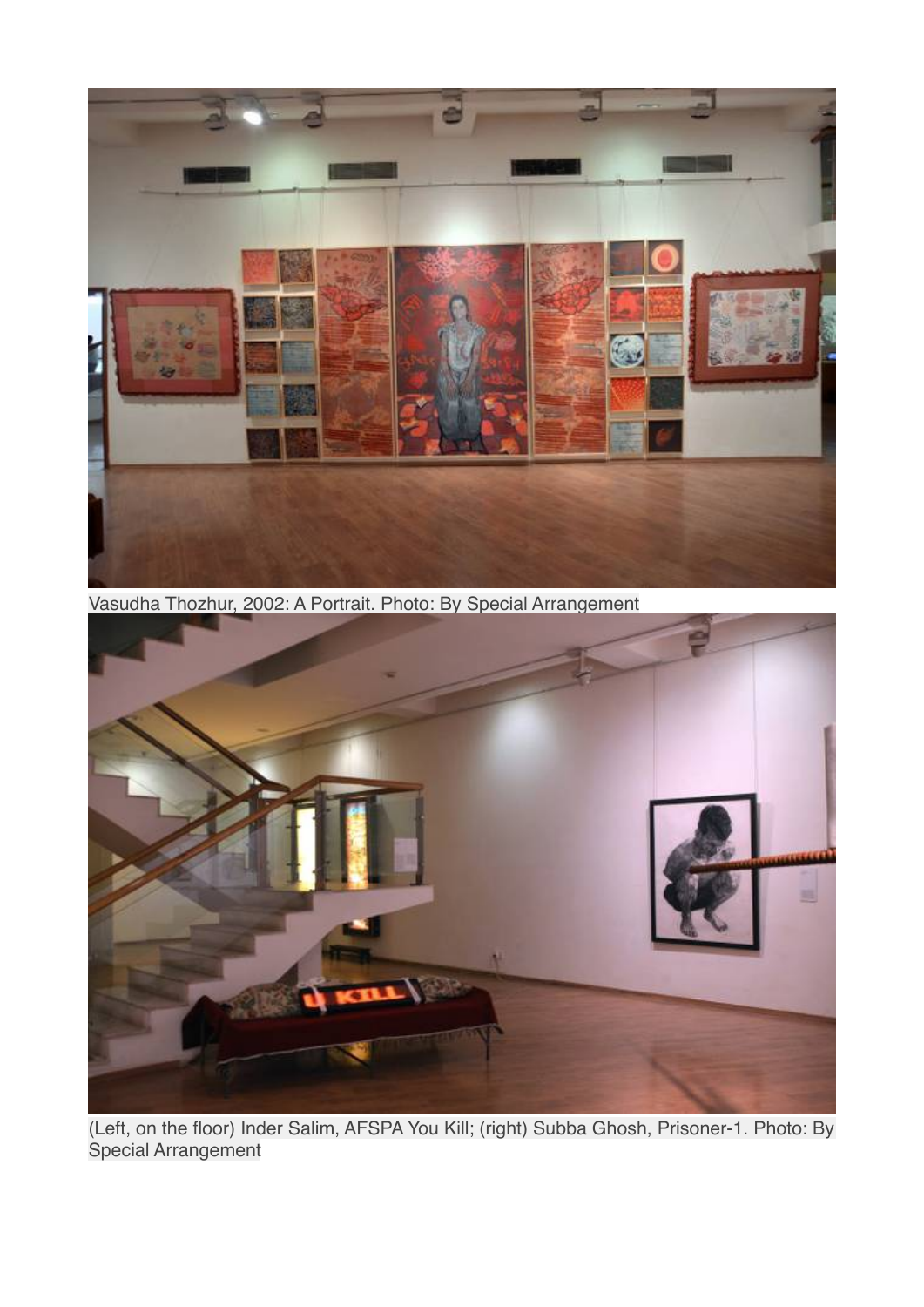

A view of the exhibition: (left) Inder Salim, In performance; (right , video) Anita Dube, Kisse-Noor Mohammed. Photo: By Special Arrangement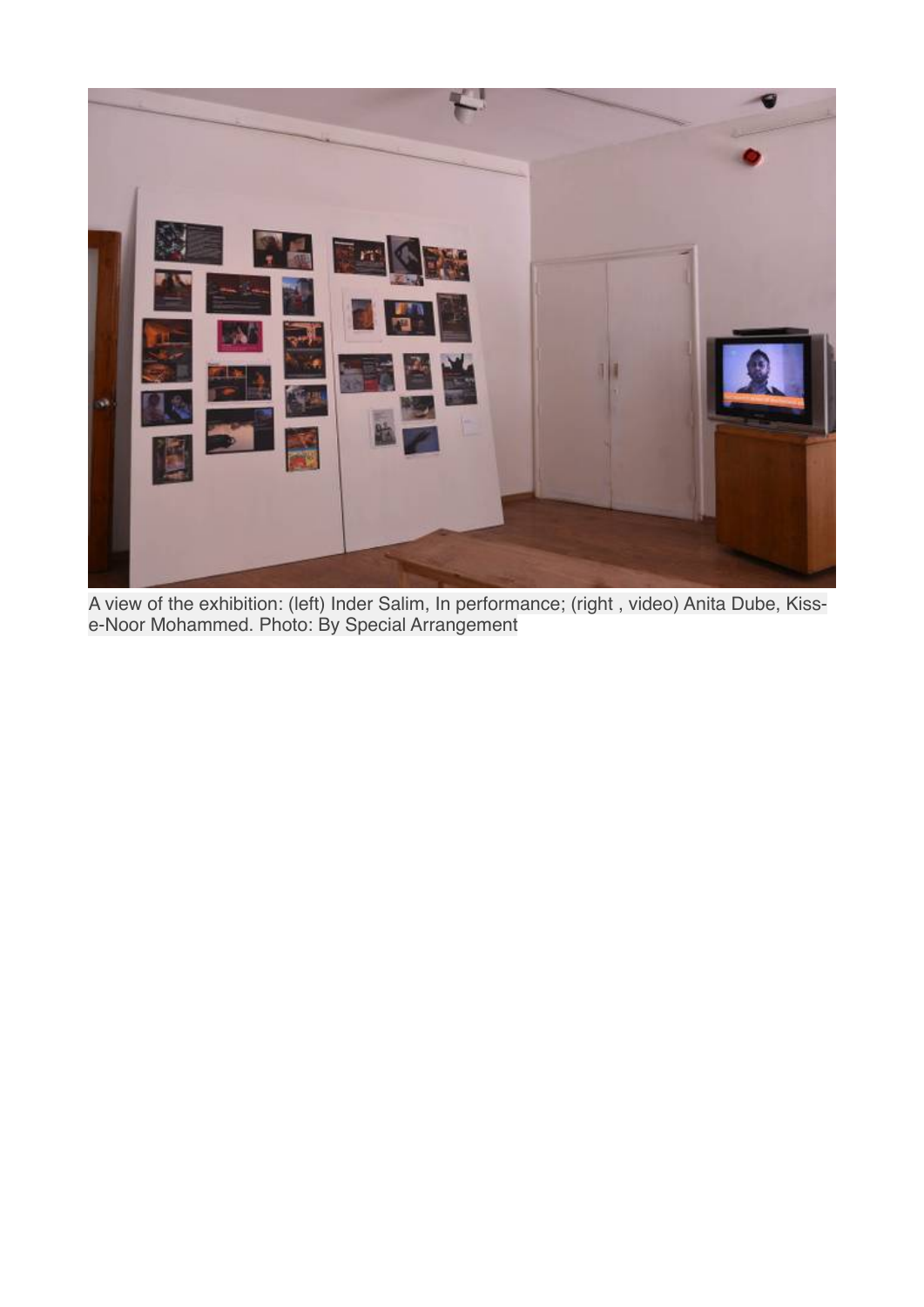

Walter D'Souza, A Seat (woodcut). Photo: By Special Arrangement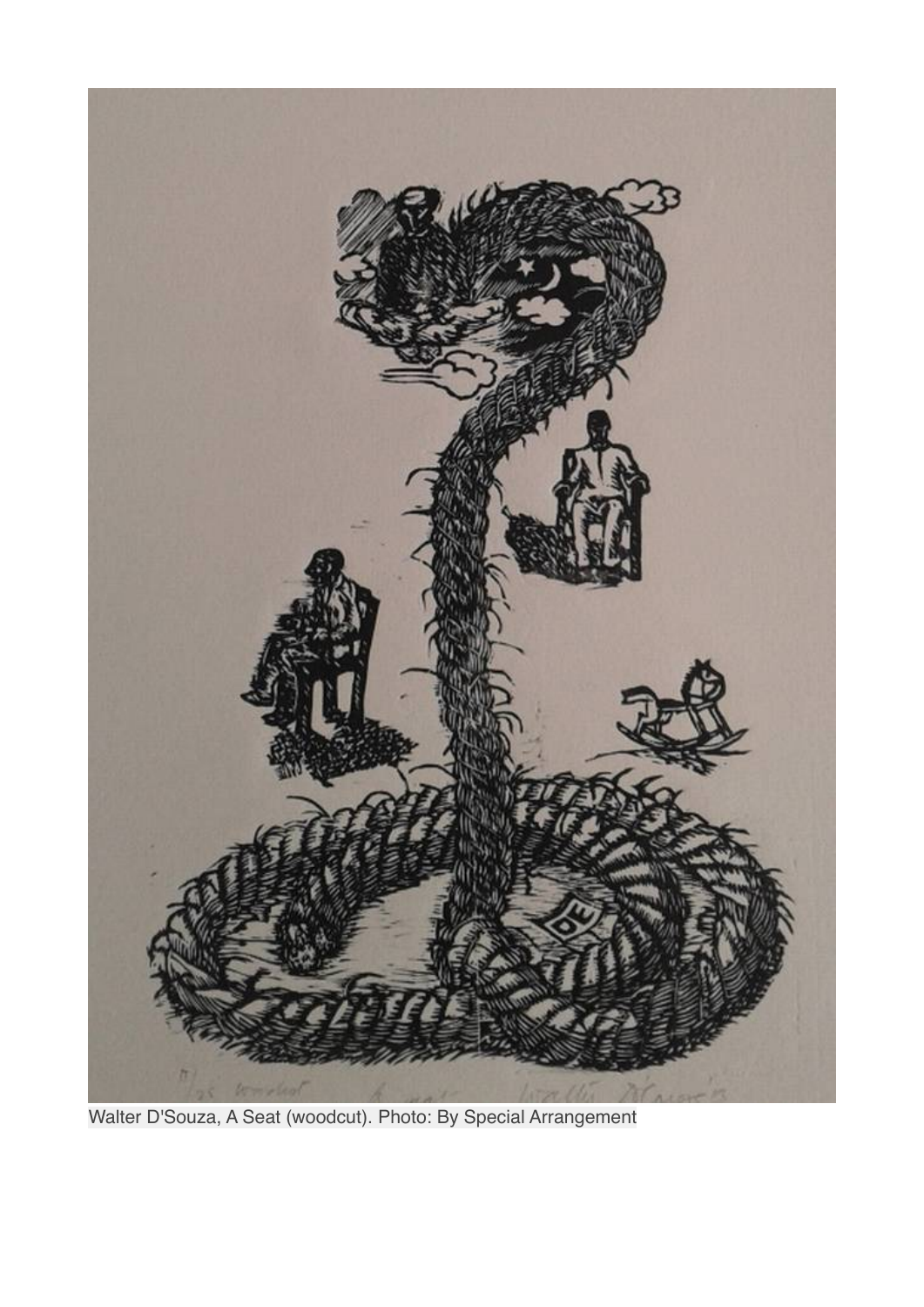

Walter D'Souza, The Great Indian Rope Trick (woodcut). Photo: By Special Arrangement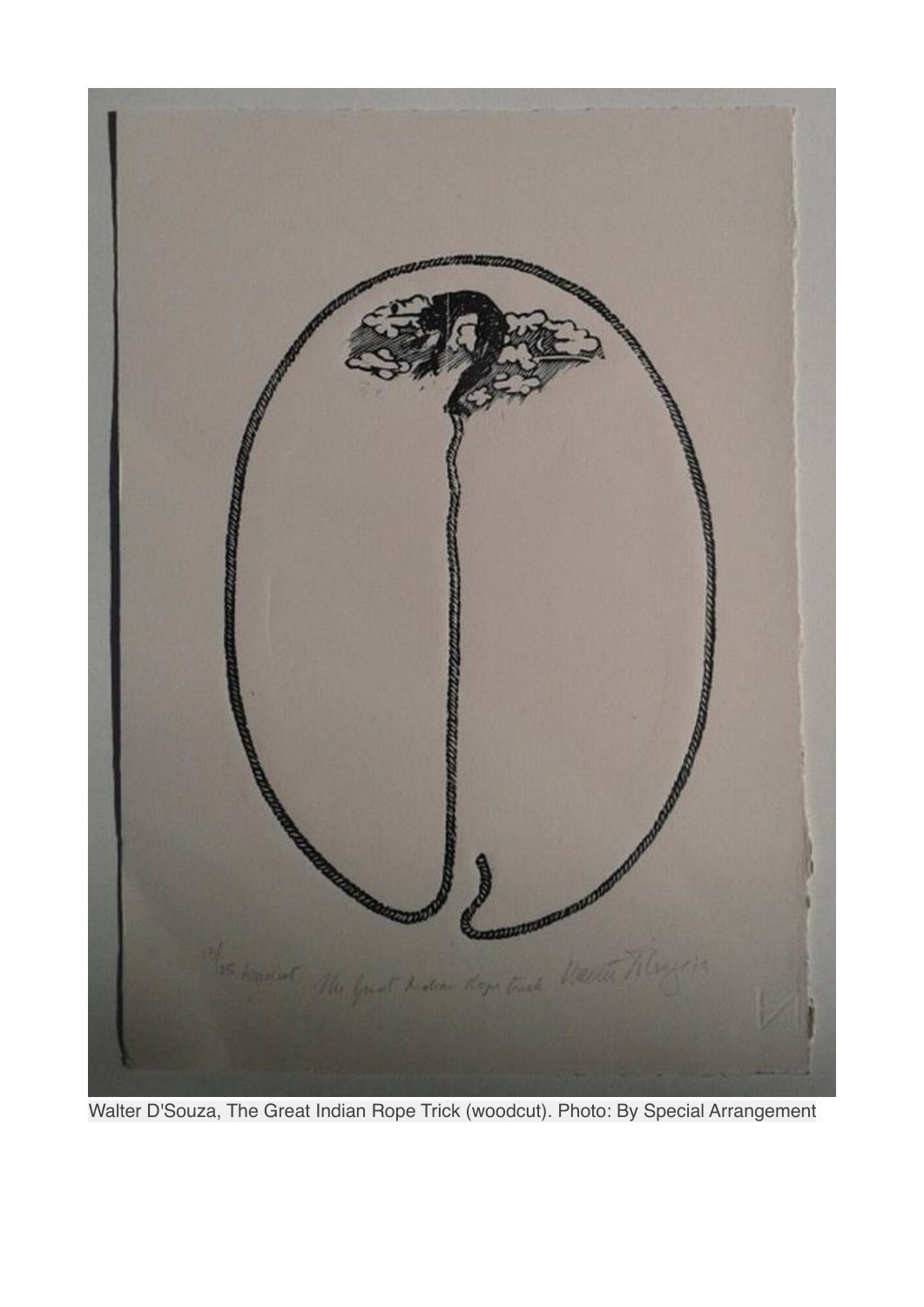

Riyas Komu, Stoned Goddesses (detail). Photo: By Special Arrangement



Reena Saini Kallat, Untitled. Photo: By Special Arrangement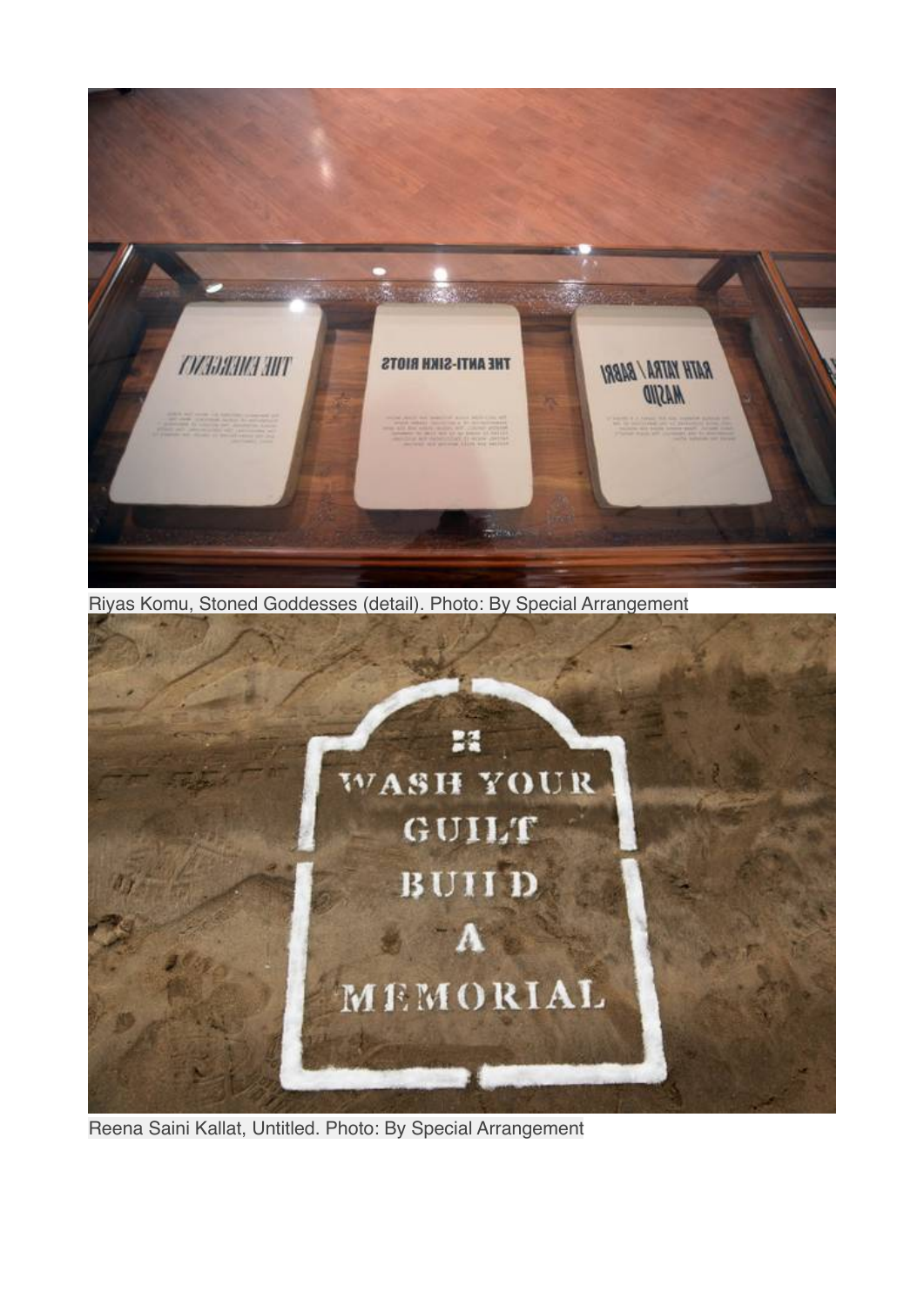

Reena Saini Kallat, Untitled.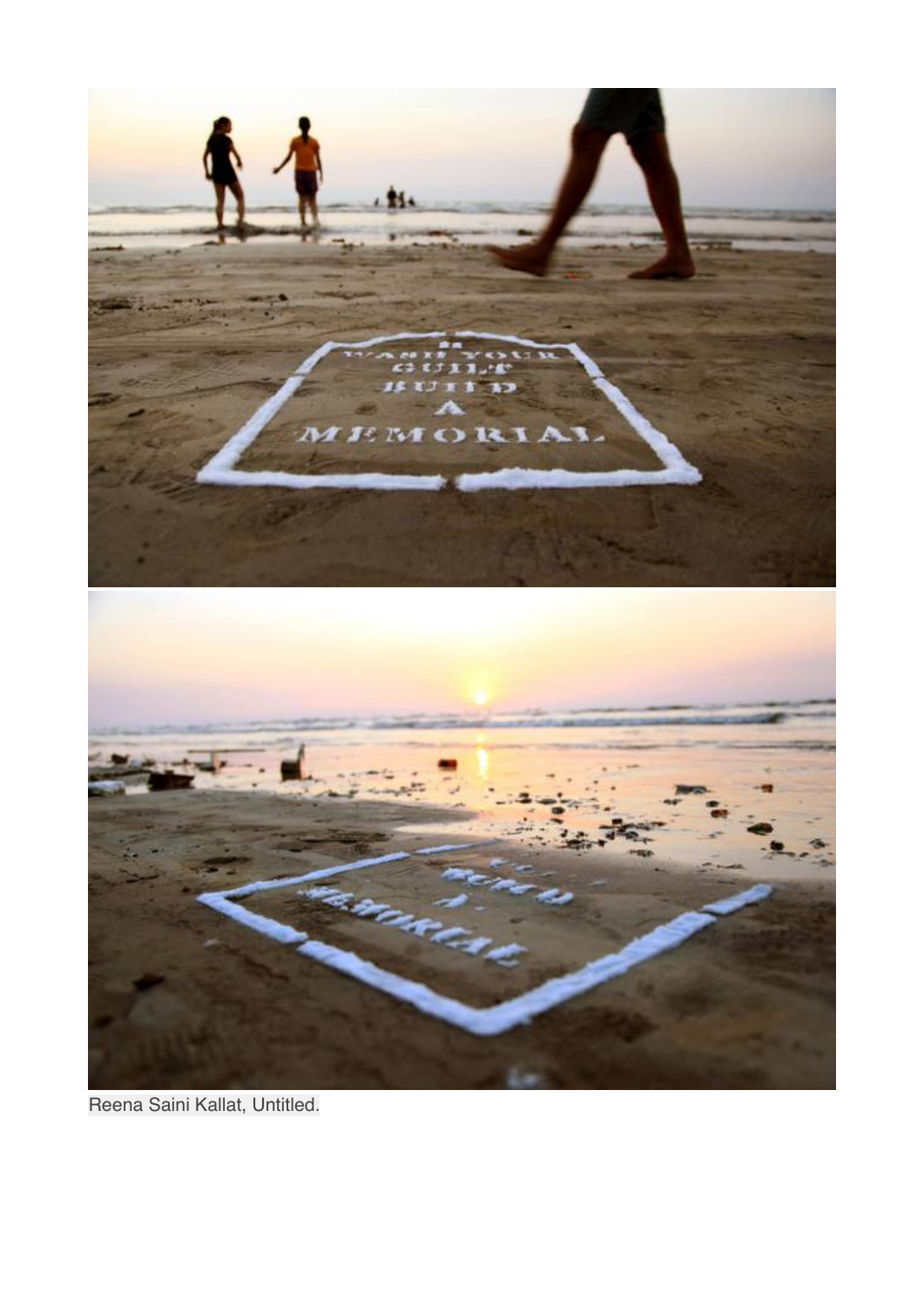

Reena Saini Kallat, Untitled.



Reena Saini Kallat, Untitled.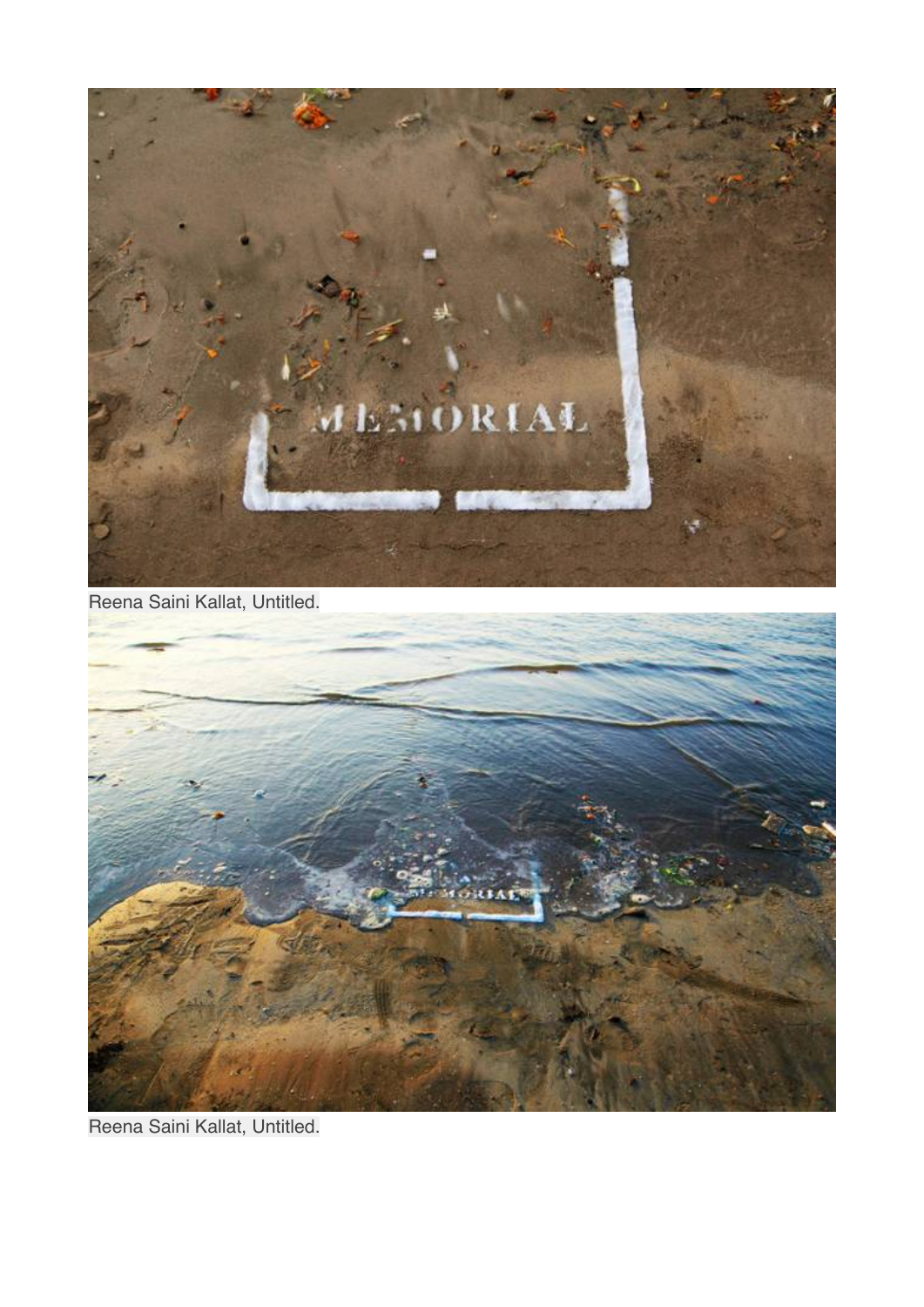

Gauri Gill, Irom Sharmila. 4493 Days. Photo: By Special Arrangement



(Foreground) Arunkumar H.G., Droppings and the Dam(n). Photo: By Special Arrangement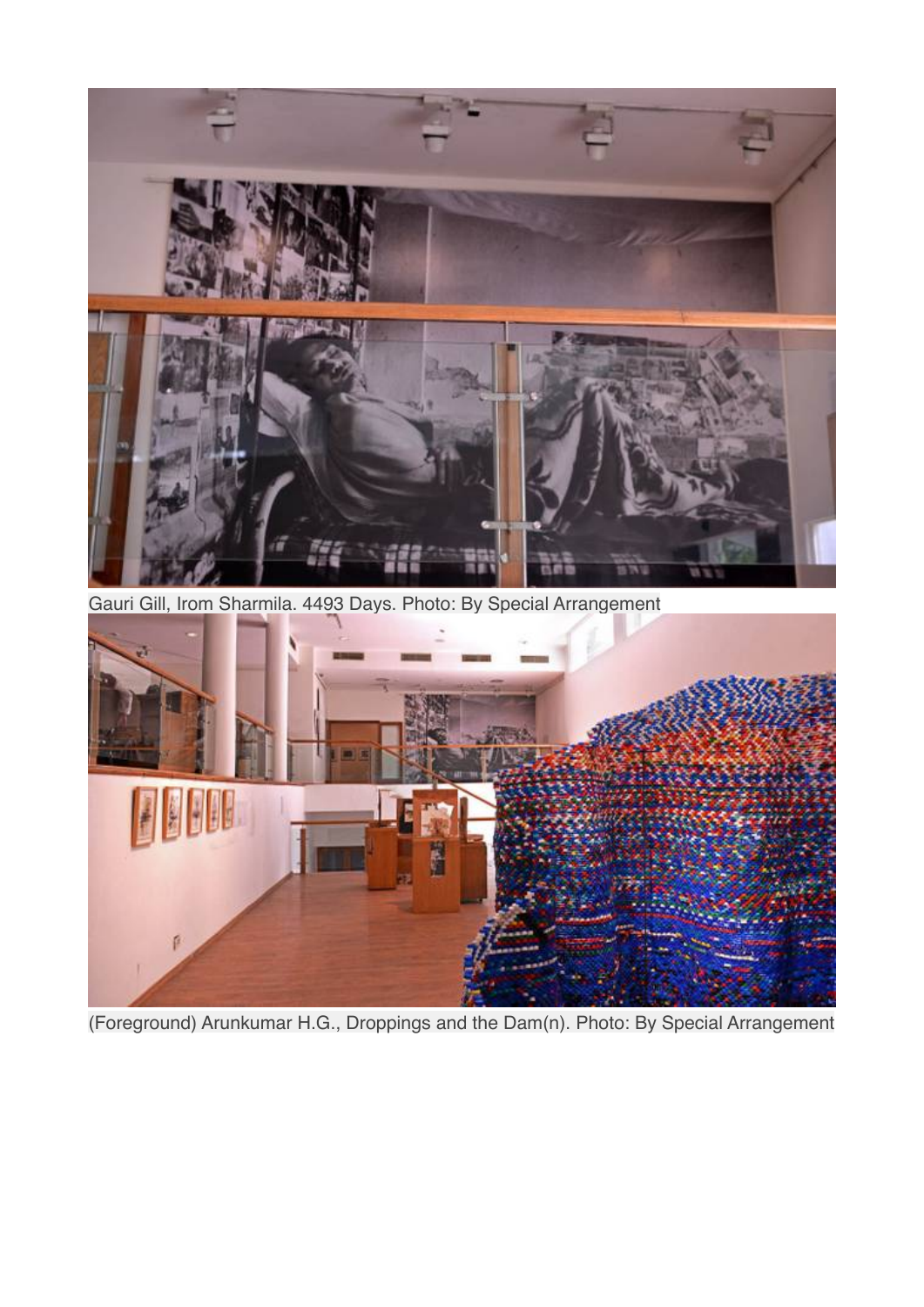

Jehangir Jani, City of Batool. Photo: By Special Arrangement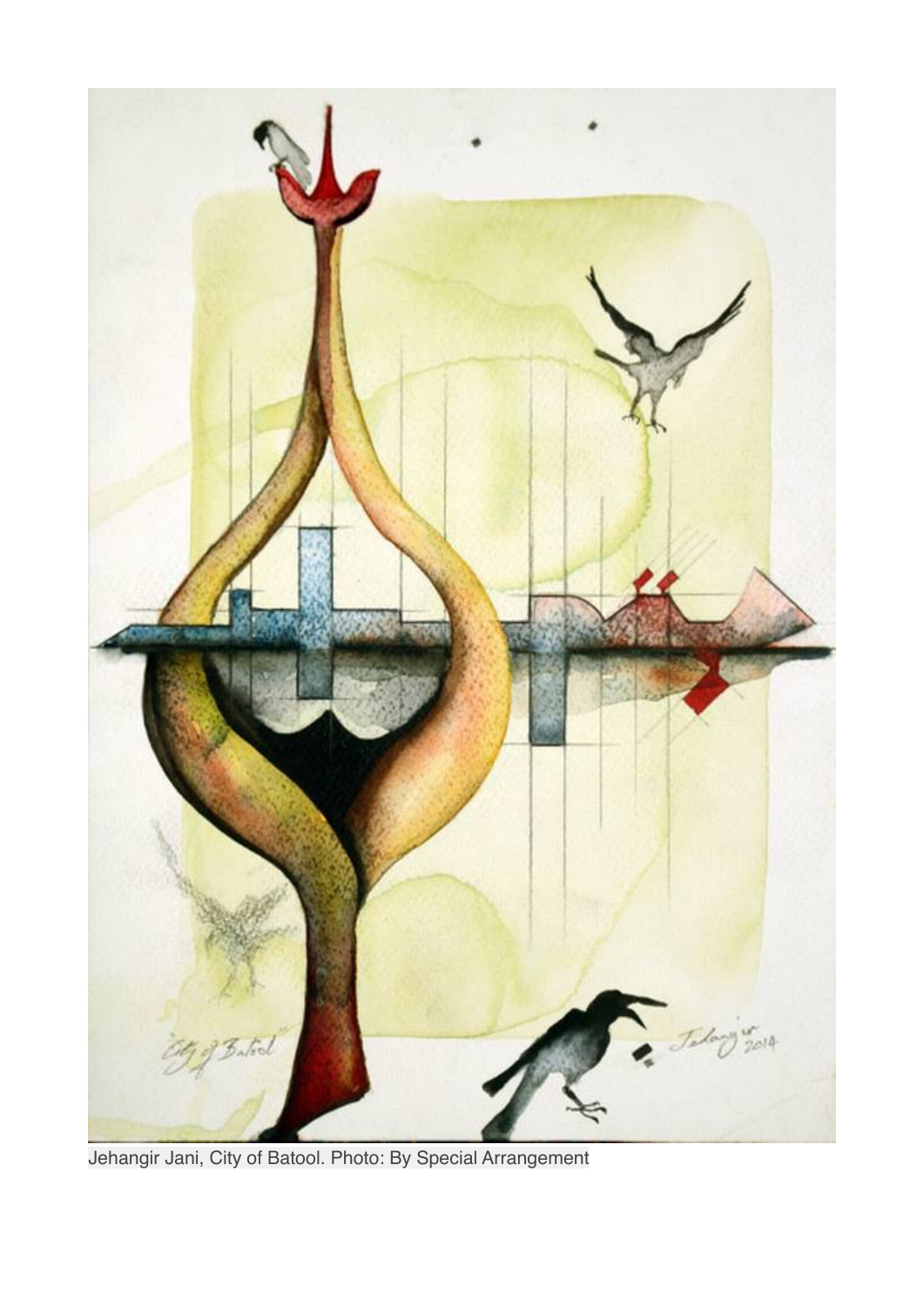

Jehangir Jani, Fatma's Home. Photo: By Special Arrangement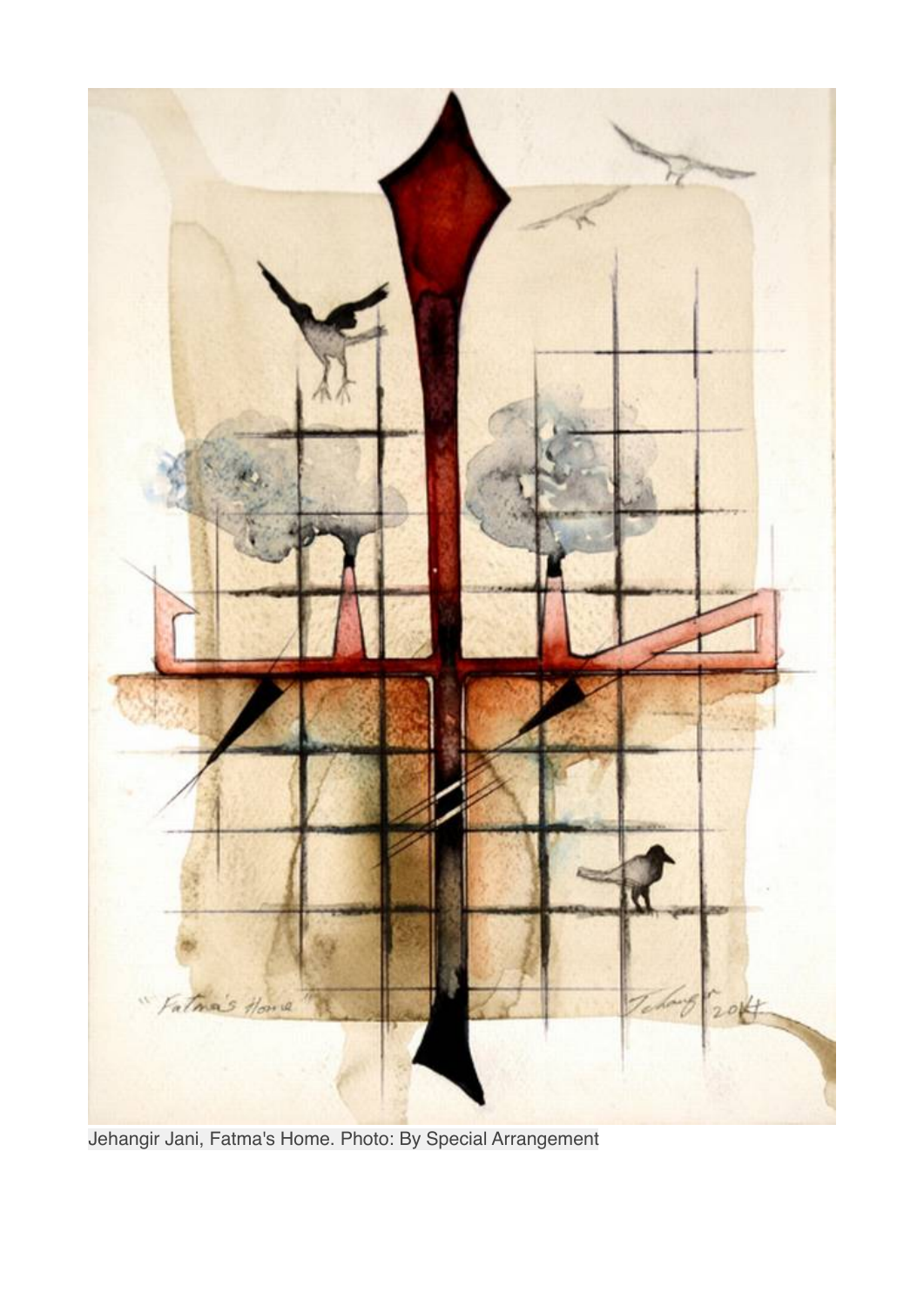

Safdar Hashmi, during a street performance. Photo: By Special Arrangement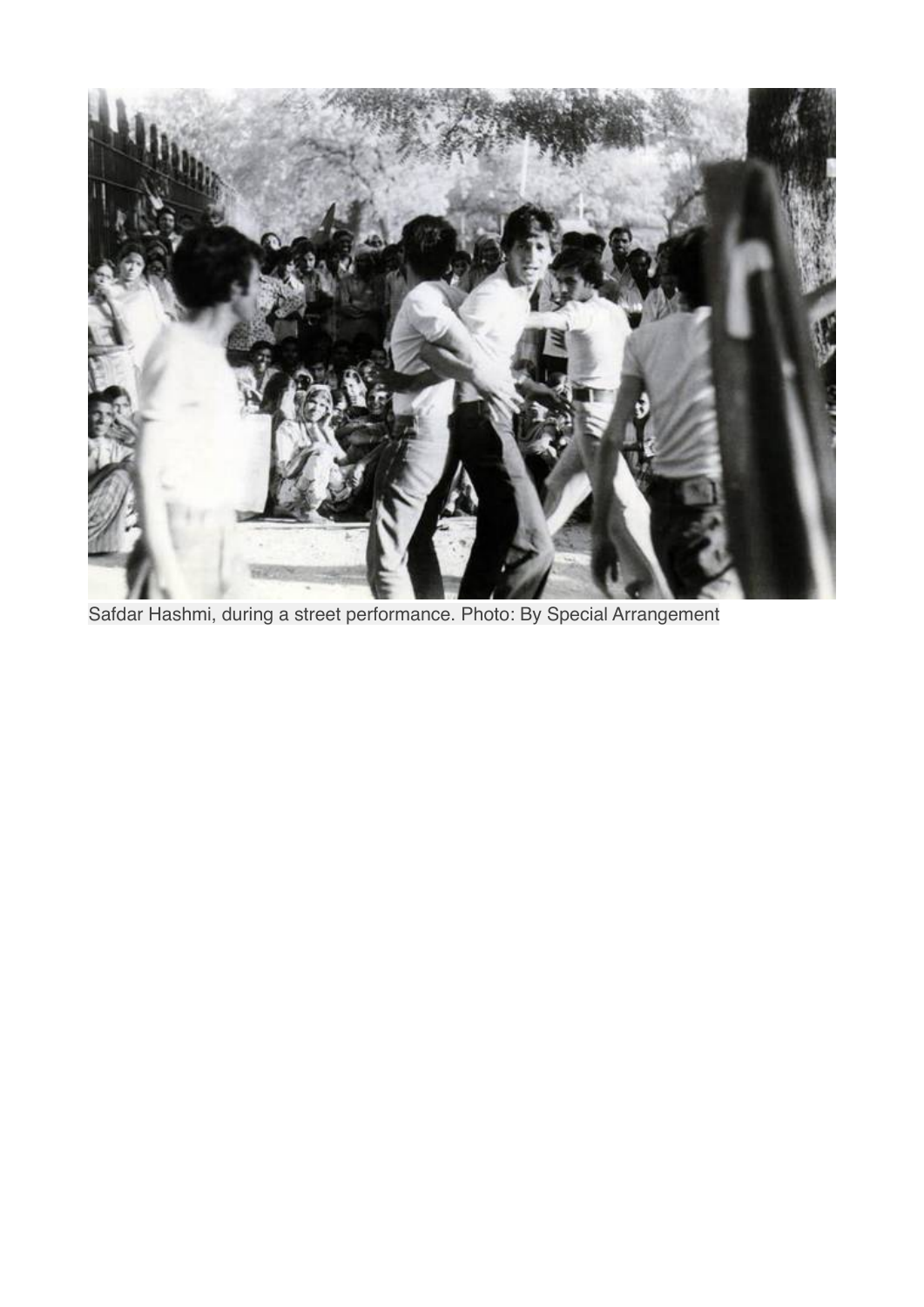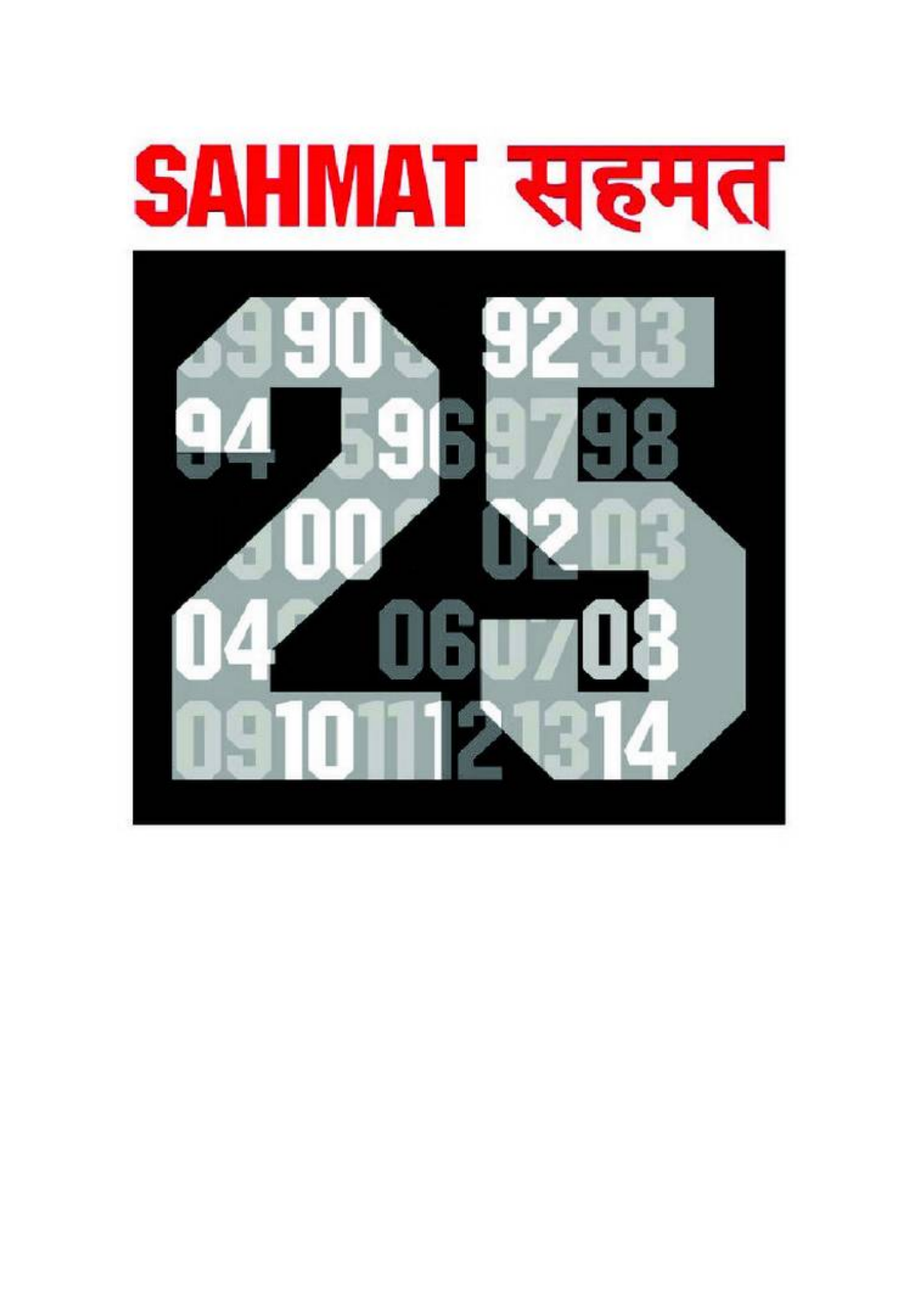Forms of Activism, an exhibition held to commemorate the 25th anniversary of SAHMAT, is a testimony to the state violence and erasure experienced by 'marginal' groups in the country and the varied forms of protest and struggle that have emerged as a response.

THE group exhibition Forms of Activism, curated by Vivan Sundaram and Sasha Altaf, was on view at the Lalit Kala Akademi, Rabindra Bhavan, New Delhi, from February 24 to March 5, 2014, marking the Safdar Hashmi Memorial Trust's (SAHMAT) 25th anniversary. SAHMAT was formed by a group of artists, scholars, cultural activists and media persons in response to the murder of the theatre activist Safdar Hashmi on January 1, 1989. SAHMAT has worked, through performances, exhibitions and publications, to create spaces for the expression of social pluralism, justice and equality.

The 37 artists in Forms of Activism address multiple areas of violence, censure, erasure and abuse experienced by different groups and individuals in contemporary India, and the varied manifestations of protest, challenge and struggle that arise in response to them. They do so through a mix of bold performative gestures, impassioned and accusatory text and speech acts, documents and statements of fact steeped in outrage, and abstract, conceptual, contemplative artworks.

State silent, state implicit, state complicit

We are repeatedly shown evidence of the state's and the Army's use of barbaric intimidation and interrogation techniques to maintain fear and control in troubled parts of the country, under the rubric of the Armed Forces (Special Powers) Act (AFSPA). At the start of the exhibition, we confront a monumental black-and-white photograph, taken by the Delhi-based photographer Gauri Gill in 2005, of Irom Sharmila in her hospital confinement with the nasogastric tube through which the authorities are forcibly feeding her. The forcefeeding keeps her alive as she protests the presence and actions of the armed forces in Manipur, through a hunger strike which she began in 2000. Irom's young life may not be her own: first, given up to her beliefs and the lives of her people, and second, not allowed to meet its natural end through the violent intervention of the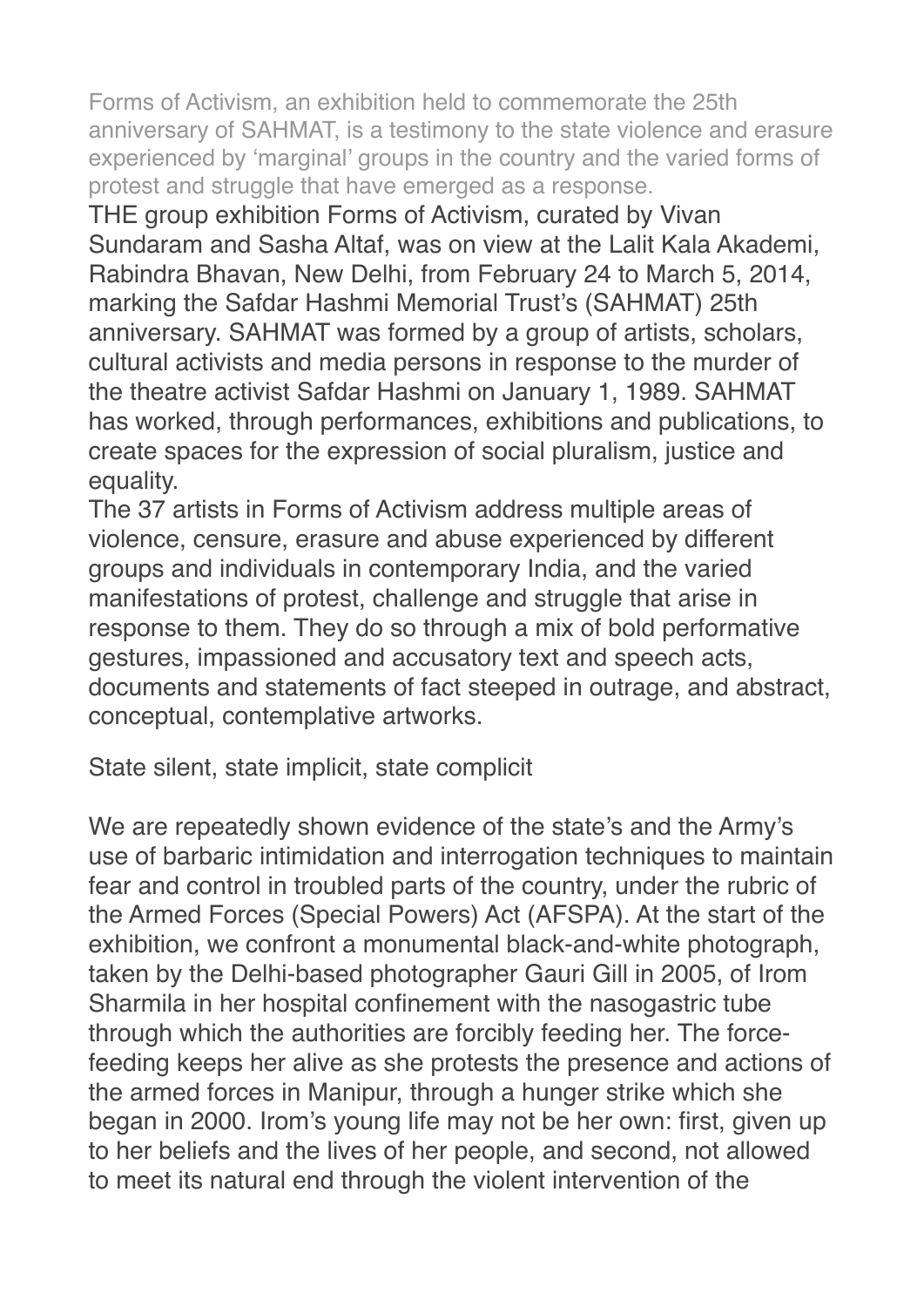feeding tube. Yet, she has put to practice a form of protest valorised in modern India since Gandhi. Why did Anna Hazare succeed in garnering clamorous attention across the country through his hunger strike but not Irom? Irom Sharmila is under arrest because her hunger strike has been defined by the Army as a form of suicide and thus deemed criminal. How can a nation idealise one person's hunger strike and criminalise another's, we are prompted to ask. Artists in the exhibition act out expressions of their rage. An installation by Inder Salim shows a corpse-like form shrouded in a Kashmiri carpet, lying on a bed. Strapped to his body is an electronic ticker on which scroll the words "AFSPA, You Kill". This is accompanied by endless sounds of gunfire. The installation is startlingly forthright, crude and direct in its address. Placed alongside is a large black-and-white drawing of a squatting, handcuffed prisoner by Subba Ghosh (Prisoner-1, 2010). The dehumanisation of individuals in captivity through fear and abuse is part of the process of breaking down their mental, physical and emotional resources.

Draconian laws validate the state's transformation from protector to hunter—a hunter of terrorists, of insurgents, of animals. The debasement of human beings to an animal state is also the theme of Sheba Chhachhi's exhibit—two vertical light boxes with a stationary backdrop and a scrolling narrative and visual reference (The Trophy Hunters, 2008).

In one, the backdrop is a tapestry of scenes of hunts and war, with references from medieval miniature paintings, photographs and found images from print and archival media. Spectral trophies of animal heads scroll in the foreground. The second lightbox is text, interviews and conversations with the perpetrators and victims of injustice and violence in Kashmir. There is a sport made of the hunt and the kill. In the Middle Ages, it was the sport of royalty and the powerful to stage the hunt of a powerful beast. Today, security personnel play a cat-and-mouse game with those on the fringes of our society, staging encounters, retelling tales of murder, exemplified in an instance narrated by a police officer, reproduced in Chhachhi's scroll.

Tushar Joag's Repeal, Resuscitate: Waiting for the Wind (2014) is visually eloquent in depicting the futility and desperation of the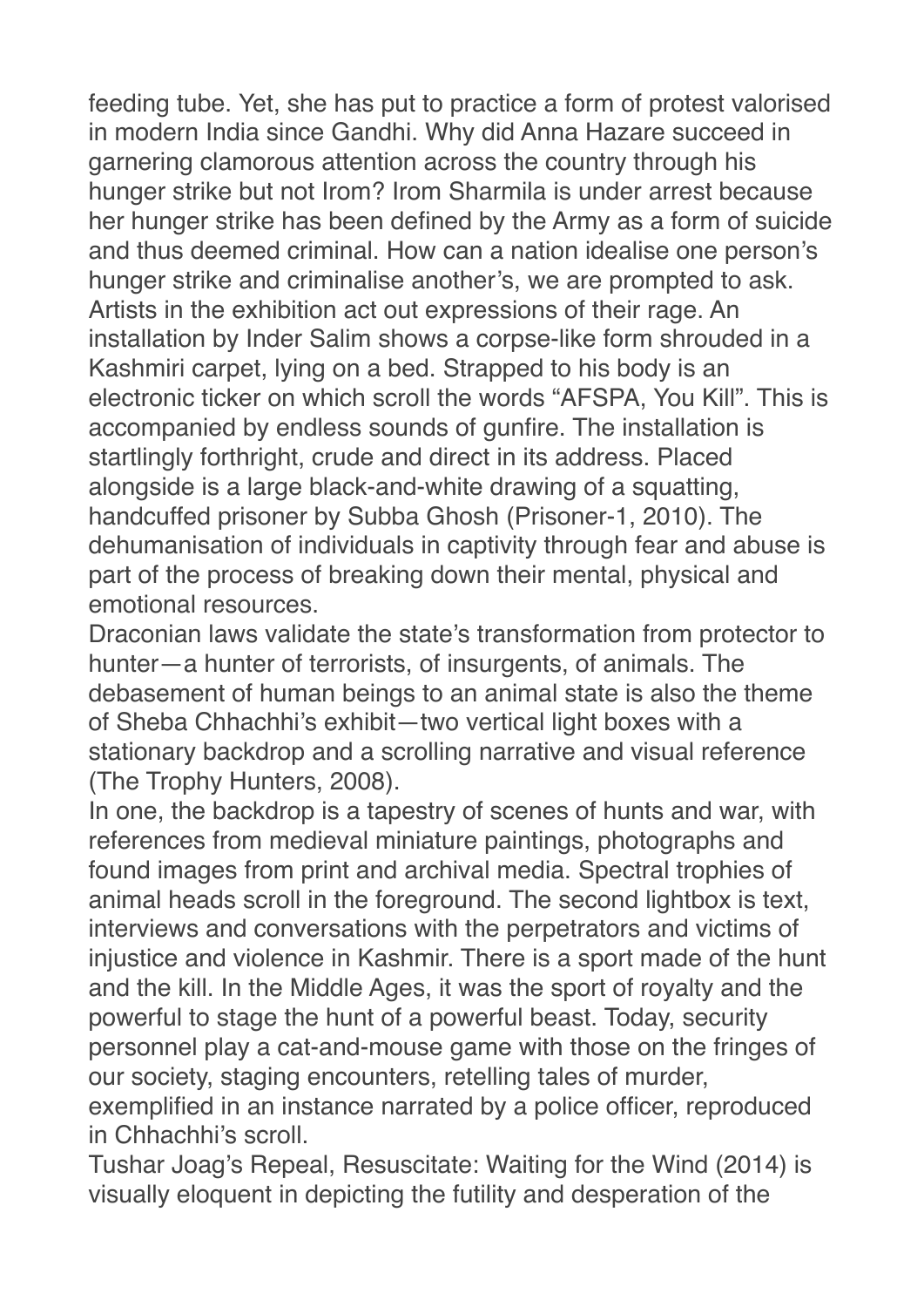disenfranchised victims of the AFSPA in the north-eastern region of India. Reports of numerous commissions have highlighted how the Act has become a symbol of oppression and a cover for atrocities, but they lie disused. The pages of the reports ruffle and turn weakly when the wind of a small rotating electric fan (such as one may see in a government office) turns onto them—a potent metaphor for the fleeting attentions of those in power, and the media and the public. A windsock is the hopes of the victims rising sky-high when filled with air, and deflating as quickly when the wind changes. At the same time, the installation signals solidarity with the people of regions where the AFSPA is in operation. With the windsock, however temporary its exultation, the artist gestures towards blowing life into the movements from the north-eastern States. Irom Sharmila chooses self-harm as her mode of protest but the state takes away her right to choose by keeping her forcibly alive. Others have chosen the same path of self-harm, a path that points to extreme despair and hopelessness. In the print media over the last decade, P. Sainath's reportage provides chilling figures on farmers' suicides: 46 suicides every day, nearly one every half-hour, since 2001. Five States account for the majority of farmers' suicides: Maharashtra, Andhra Pradesh, Karnataka, Madhya Pradesh and Chhattisgarh. He calls into question the 2011 Census which shows decreased numbers, with Chhattisgarh declaring "zero" suicide. Sainath quotes Prof. K. Nagaraj, an economist at the Asian College of Journalism, Chennai: "Large numbers of farm suicides still occur.… Only that seems not to be recognised, officially and politically. Is the 'conspiracy of silence' back in action?" ("Farmers' suicide rates soar above the rest", The Hindu, Mumbai, May 18, 2013).

Prashant Panjiar's eight photographs in the series Drylands (2010) relate to farmer suicides in Vidarbha, Maharashtra, in the last week of March 2010. More than 8,000 farmers have committed suicide in Vidarbha since 2001. The documentary photographs append a dismal tale of corpses, untilled lands, extreme poverty and the martyrdom of those who died.

1984 and 2002: the riots memorialised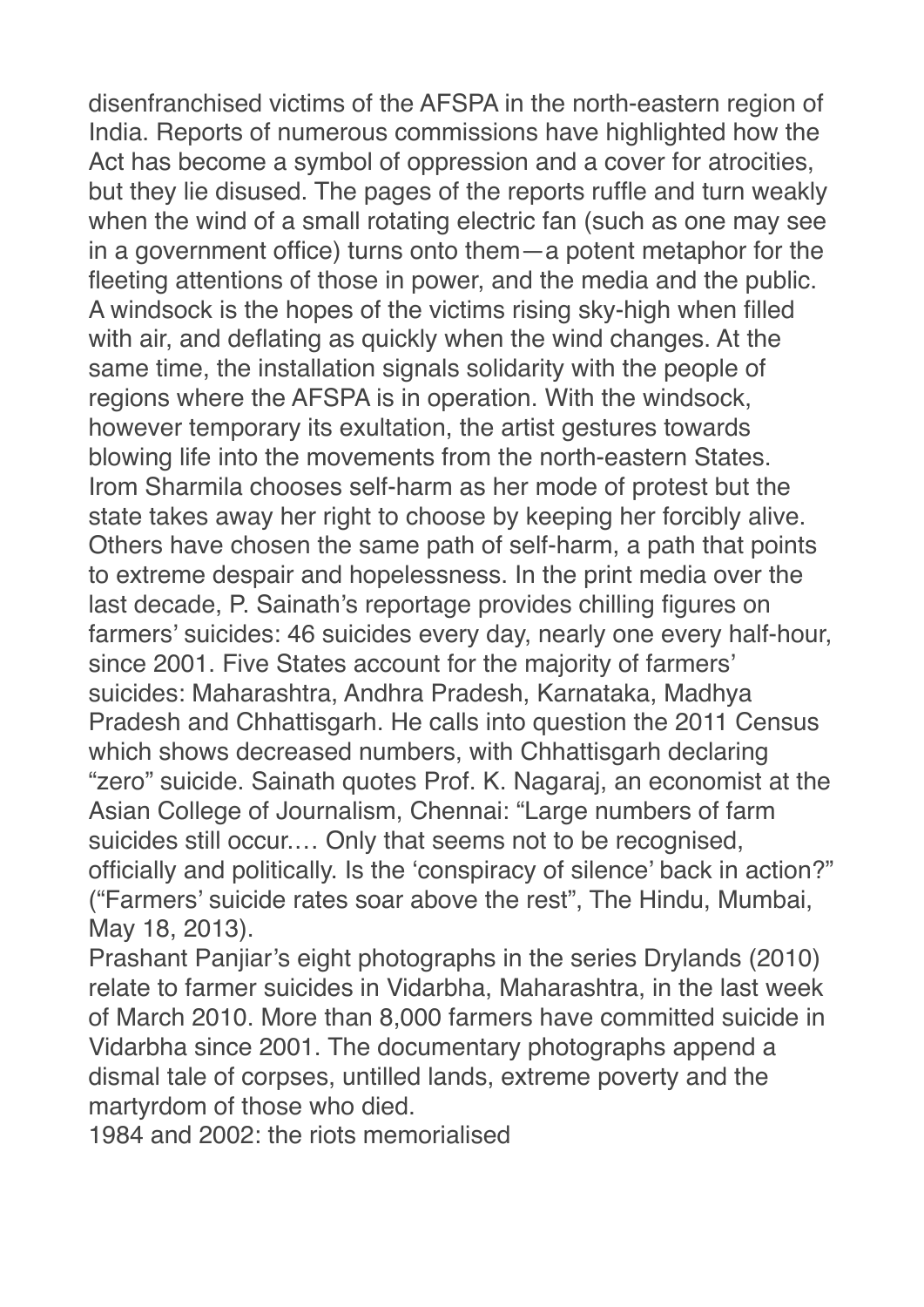Riots in India have often been the stage for the state's inaction as well as complicity. Hartosh Singh Bal wrote of the Nanavati Commission, established in 2000 to investigate the anti-Sikh riots of 1984 in Delhi: "When the BJP appointed him [Nanavati], they already knew what he would conclude. The political class was shielding its own. The faith of the young Sikhs in the possibility of the Congress or the Indian state coming to its senses made then unwitting actors in the last act of a pre-scripted farce." In Smouldering City 1984, Arpana Caur paints a seated, yogi-like figure about to cut his/her long hair with a sword, a defacement of Sikh cultural identity.

Gauri Gill's small takeaway black-and-white booklet entitled 1984 is filled with photographs of survivors of the 1984 riots. Most of the survivors witnessed murders of their friends and family. The photographs were taken in 2005, after the release of the controversial Nanavati Commission Report, and again in 2009, 25 years after the riots. Alongside are biographical notes and observations and quotes by select artists to whom Gauri Gill sent individual photographs from the folio. The text contains stories of horrific murder and of official apathy and injustice; the photographs seem almost romantic in comparison—they are personal portraits and there is no violence on view. This dichotomy magnifies the tragedy: for survivors, life carries on, and their wounds are often not visually present.

Ram Rahman displays portraits of survivors of the 2002 Gujarat genocide (Gujarat 2002: Survivors, 2014). Alongside is an expressionist rendering of victimhood by Probir Gupta (Reconstructed from Debris and Memories, 2014), reminiscent of Picasso's Guernica. Next to the painted canvas is a boat made from rubble and a suitcase of broken wooden panes essaying a tale of resettlement and mourning.

Vasudha Thozur's 2002: A Portrait (2008–13) includes paintings, prints and textile art, and revolves around a painting of Shahjehan, a survivor of the massacre at Naroda Patiya. The painting is a likeness of a photograph taken of the young woman while she was undergoing surgery to reconstruct her jaw and graft burnt areas of her skin. Around the painting are placed print experiments made by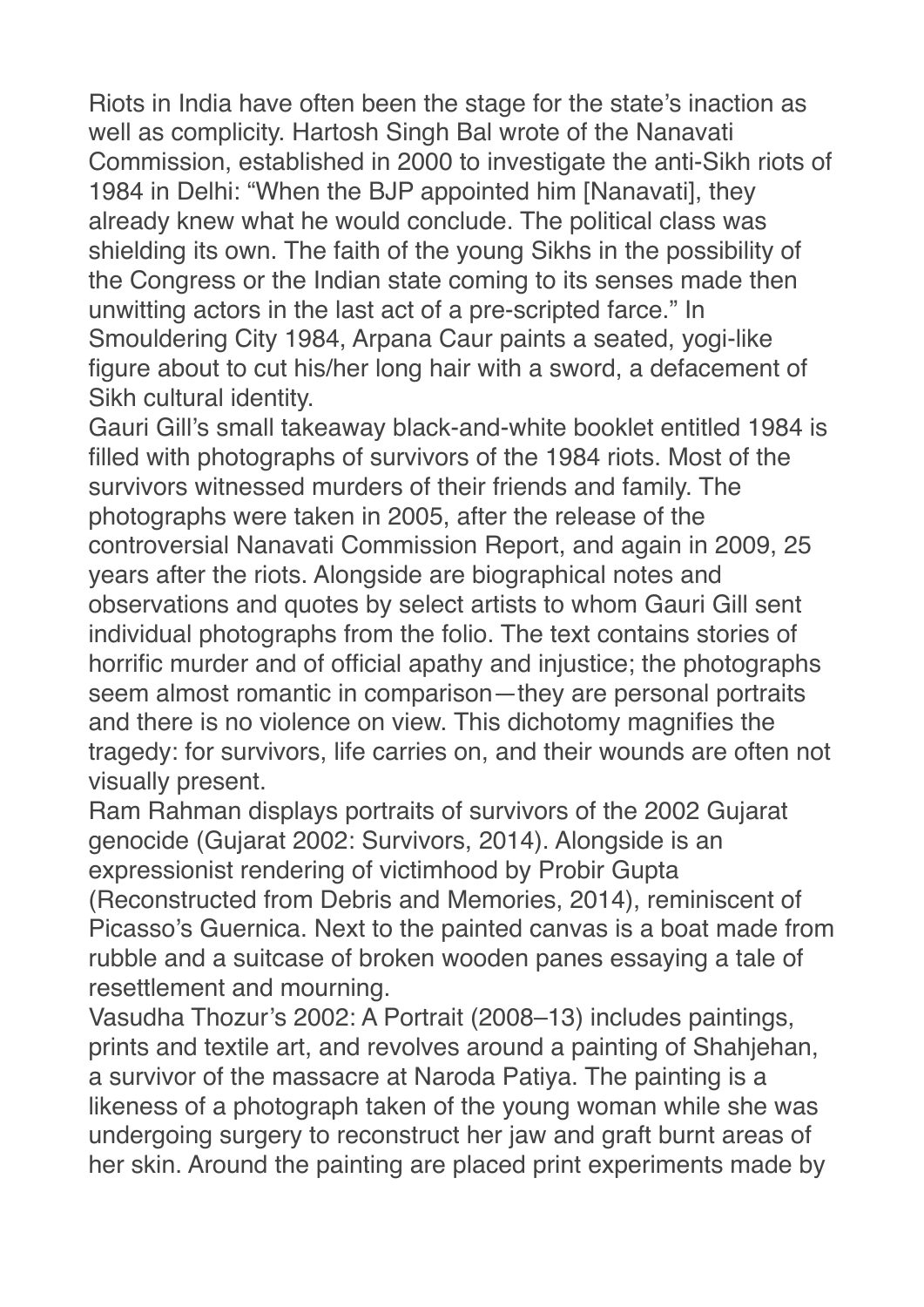the artist at the time and embroidered panels, which may allude to textile art as the main employer of many women in Gujarat. Navjot Altaf presents a strident critique of the state in Trial of Impunity (2014), a two-screen video installation housed in a skewed, tunnel-like structure covered with press clippings of the 2002 riots in Gujarat. On the screens are conversations between the artist, an activist and a survivor of the riots about the "forms of life that begin where dignity ends". Says the artist: "There is a level of impunity built into the political system that has affected constitutional democracy in India." The persecution of minority communities is effected in tangible and intangible ways—through the failure of the judicial system, by exclusion in public and private sector workplace, by poor medical and education services and infrastructure—but a large element of fear stems from the knowledge and experience of the people that state institutions and political parties protect and shield their own.

A myriad of exhibits ask the questions: How do we memorialise that which is unacknowledged, unjust—an open wound? How do we remember? How do we heal? And how do we live with the knowledge that ongoing unspeakable acts of violence are a state's, a community's, pogrom?

There is rot, a moulding core of a glass house (B.V. Suresh, Bread Irreversible, 2006–13). There is a tombstone made on a beach with white powder which reads "Wash Your Guilt. Build a Memorial". The tide washes it away (Reena Saini Kallat, Untitled, 2014). There is a photograph of a historical building of the Mughal period on a ledge, the ground around it dug away (Gigi Scaria, Peripheries of the Known World, 2014).

A pensive Gandhi walks through a high street. He avoids eye contact (Gulammohammed Sheikh, Gandhi Returns, 2014). There is a burial/excavation site. Inside is a large photograph of Maqbool Fida Husain (Arpana Caur, Do gaz zamin bhi na mili…, 2014). Resurgence as evolution

Environmental exploitation and damage is another recurrent theme in the exhibition. Parthiv Shah uses a bleached sepia tone in his photograph of pipes pumping in and out to the Narmada (Piped Dreams, 2014) as a metaphor for environmental degradation. Pratul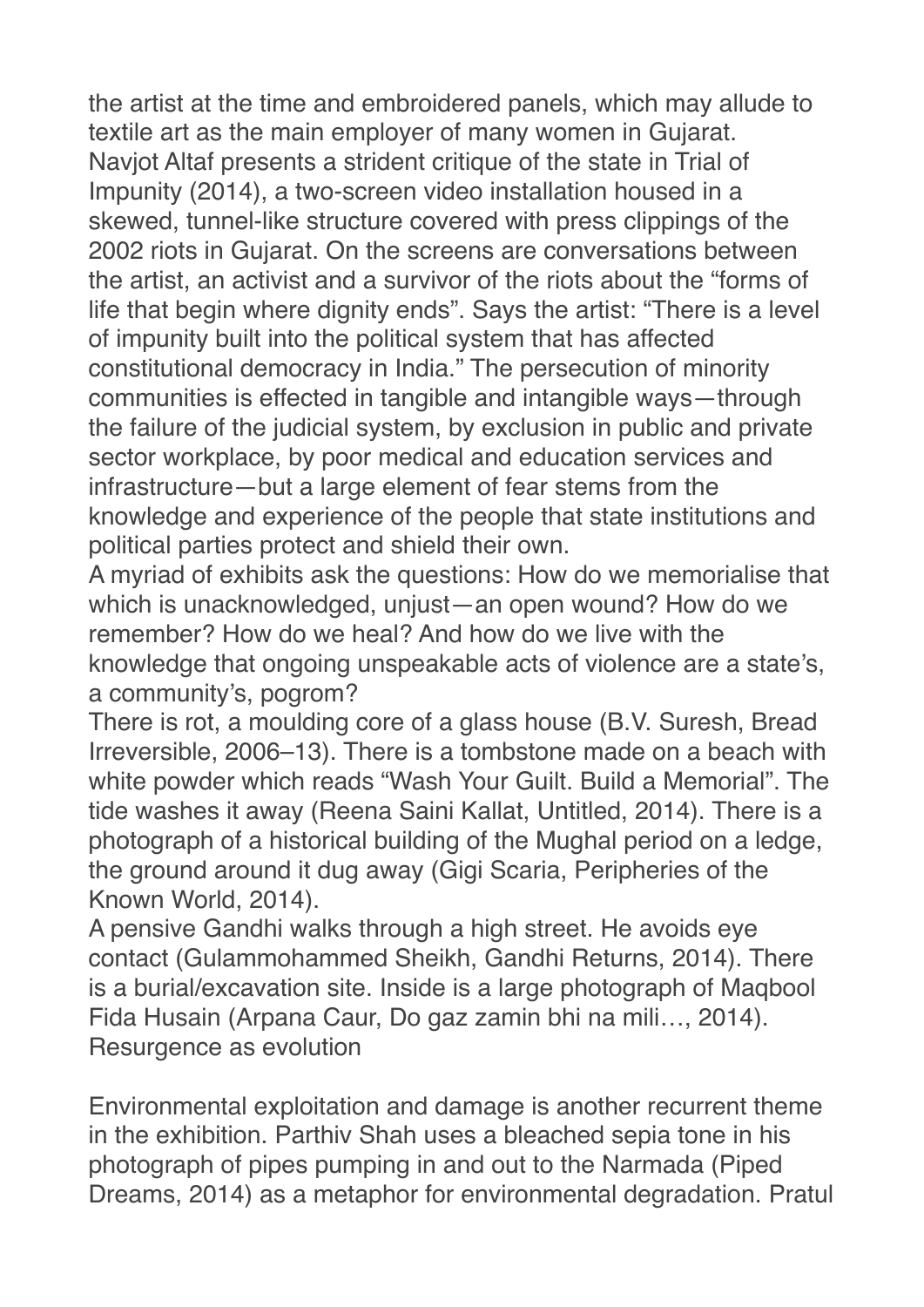Dash's video, The Story of a Landscape (2010–11), depicts a lush green landscape turned black, referring perhaps to the destruction of ecologies by coal mining. Vibha Galhotra's Untitled installations (from the series Sediments and Other Untitled, 2010–13) include a wall-mounted, extra-long glass test tube in which the artist collected water from the Yamuna. During the course of the exhibition the black grime has settled at the bottom. The water is dirty and shades of the filth are visible in the graded grey water.

Arunkumar H.G. collected plastic bottle caps over several years to create an undulating enclosure, sensual in its chromatic and tactile appeal, in Droppings and the Dam(n). Ayisha Abraham informs us in her circular monochrome book Growth and Environment (2011) that climate has tipping points and that one seemingly small change can have long-ranging and catastrophic effects. With this knowledge we watch Ravi Agarwal's video, Mixer (2014), of a cement mixer in motion, warning us of ever-increasing concretisation of land. Defying the stern portents of a steadily greying world of ecological catastrophe, in Jitish Kallat's Metonym (2011), a tiny pipal plant sprouts from the wall of a building. The stubborn pipal grows through nooks and crannies of houses and is a quiet reminder that when we are done and gone there will remain organisms on this planet we will not have destroyed. Ecological resurgence mirrors acts of human resistance. So also, no matter how much a state straitjackets people and ideologies, resistance and pluralism will not be stamped out. Sharmila Samant's installation brings together some of these undercurrents. Against a backdrop of unchecked state power, beleaguered citizenry and land exploitation, she writes: "Resistance is the consequence, in spaces where domination, power or oppression by the state is the norm." Art, activism and politics

Through the exhibition the viewer weaves between aesthetic merit and subjective address. We often find ourselves forgetting to look at the artwork for pleasure, because its appeal lies in its politics. We empathise with Saba Hasan's words: "We Indians like to burn", alongside her painting Men Shedding Their Skin (2006). Curiously, the painting of four overlapping figures bent over in an indistinct act supports the text, rather than the other way around.